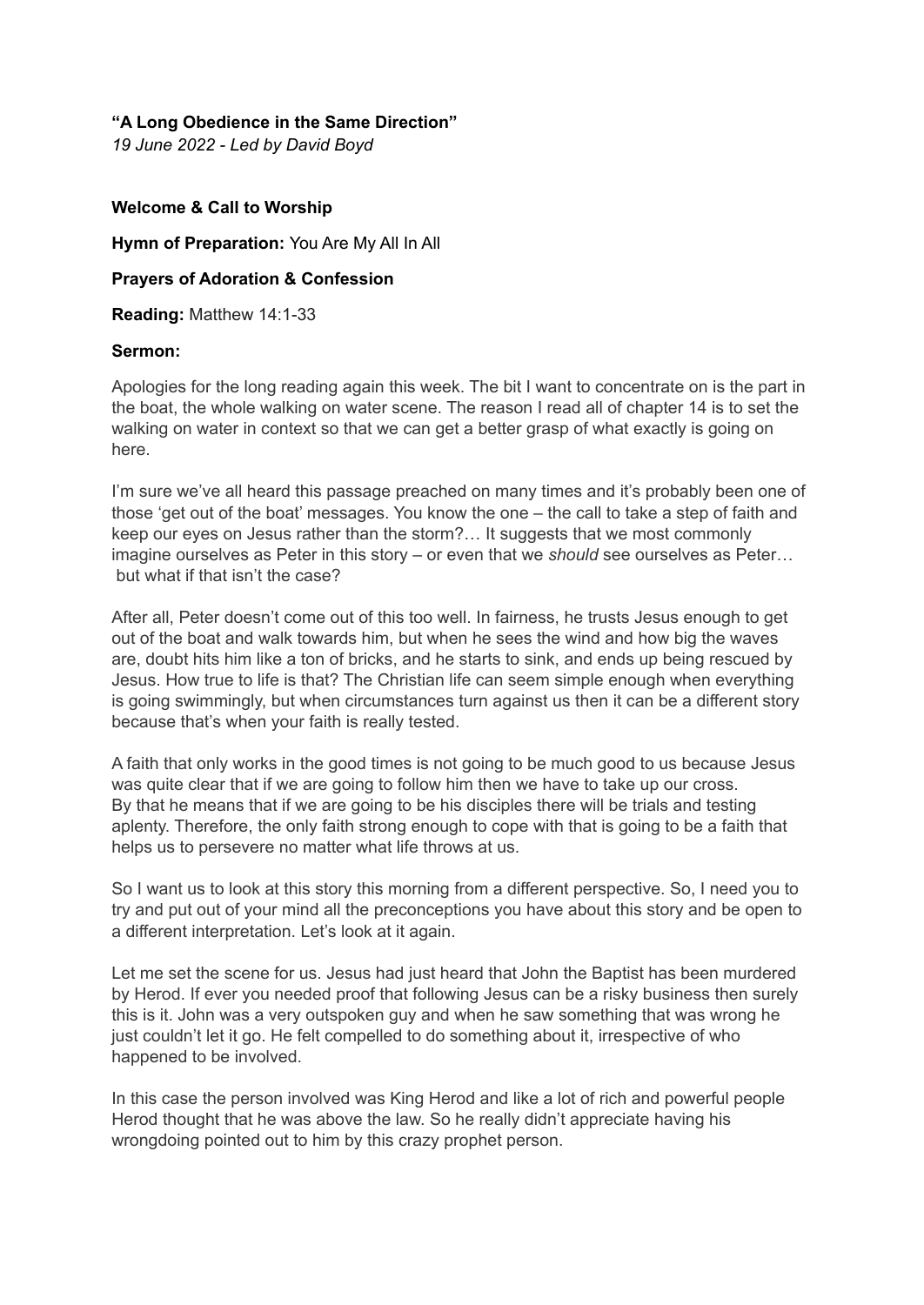The sad part of this story is that John's rebuke didn't provoke any great change of heart in Herod, because we're told that his immediate impulse is to kill John, and it's only the fear of public opinion that holds him back. Unfortunately for John, Herodias, the other party involved in the unlawful liaison that John condemns, has no such qualms. She sees her opportunity and she manipulates Herod into murdering John. John's disciples bury him and then come and tell Jesus.

Imagine the effect this news must have had on Jesus. John was his cousin, the man who prepared the way for him, brutally murdered by people intent on covering up their own wrongdoing. How hard that must have hit him. But the hardest thing of all, was the knowledge that this was how his own life would end, arrested on trumped up charges, convicted in a rigged trial, and then crucified with the thieves and murderers. John's death was a dress rehearsal for his own.

So, that's why he jumps in a boat to try and get away somewhere remote and quiet to come to terms with the awful news. But things don't work out that way. The crowds follow him and despite the anguish in his own heart, Jesus has compassion on them. So he spends the whole day teaching and healing people and when evening comes he asks the disciples to feed the 5000 that are still with them at the end of the day.

When they finally get everyone fed it's late and they are all pretty exhausted. For the disciples it's been an amazing day, listening to Jesus teaching and watching miracle after miracle until they get to feed 5,000 people with five loaves and two fish.

Now, I want you to imagine that you are one of the disciples, not Peter, just one of the others. Jesus is telling us all to go hop in the boat and take off while he hangs around to send the crowd away and then finally get some time alone. In that moment you're just one of the crew, doing as you're told because Jesus said it. The horizon looks dark and it is probably going to be a tough journey, but oh well… He calls the shots and we just do what he says.

As you get in the boat you find yourself third row back pulling an oar. And in that space you're simply plugging away, and doing what needs to be done to get the boat to its destination.

As the storm increases and things start to get ugly you just keep the head down, trying to pull your weight and get the boat to safety on the other side. When Jesus appears walking on the water you're not thinking, "Oh! I fancy a go at that! Nooo! You just want to stay focused – on keeping going – and not stopping until you get back on dry land. It would never enter your head to want to get out of the boat and walk on the water! Would it?

You see, it's one thing to sit and listen to a sermon and imagine ourselves as Peter, as adventurous, daring and courageous. But in reality, how many of us are actually like that? I think most of us are happier just plugging away, doing what we're told. And, do you know what? That is exactly what we are asked to do, and exactly what we should be doing. Listen to what Paul says in Romans 5. "Therefore, since we have been justified through faith, we have peace with God through our Lord Jesus Christ, through whom we have gained access by faith into this grace in which we now stand. And we rejoice in the hope of the glory of God. Not only so, but we also rejoice in our sufferings, because we know that suffering produces PERSEVERANCE, perseverance character, and character, hope. And hope does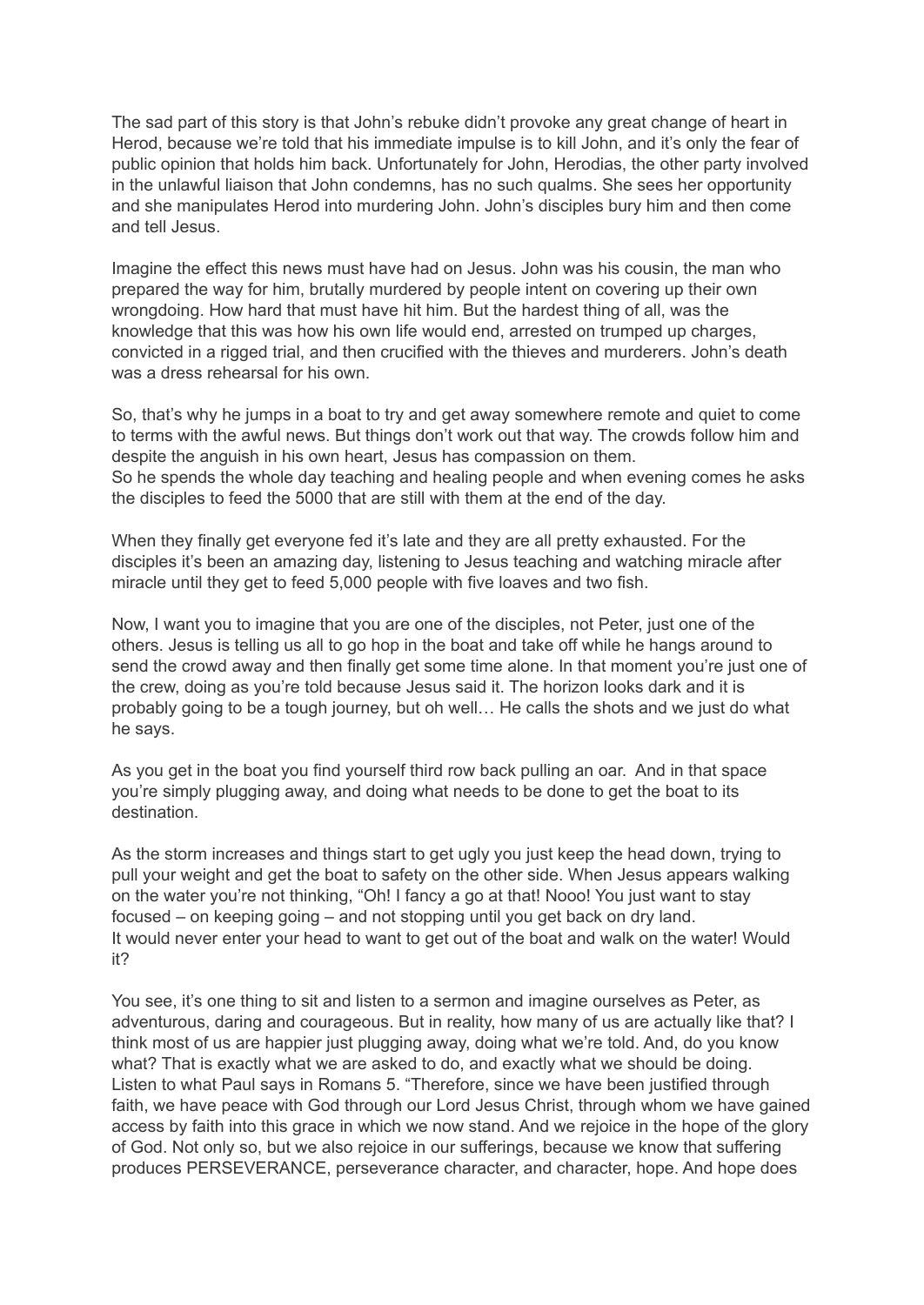not disappoint us, because God has poured out his love into our hearts by the Holy Spirit, whom he has given us."

Perseverance, just plugging away in spite of our suffering, is what produces character in us, and that character produces hope that keeps us going, no matter what. Paul is saying that this perseverance is integral to the Christian life. He can't imagine the Christian life without it. The writer to the Hebrews says, "Therefore, since we are surrounded by such a great cloud of witnesses, let us throw off everything that hinders and the sin that so easily entangles, and let us run with PERSEVERANCE the race marked out for us."

Peter himself, in 2 Peter 1, says, "For this reason, make every effort to add to your faith goodness; and to goodness, knowledge; and to knowledge, self-control; and to self-control, PERSEVERANCE; and to perseverance, godliness; and to godliness, brotherly kindness; and to brotherly kindness, love."

The point I am making here, is that when we look at this story imagining ourselves as Peter, we tend to think that it is the grand gesture that God wants from us, like Peter trusting Jesus enough to try walking on water.

The problem with that is if we don't feel up to making that grand gesture then we feel that we are somehow second class Christians. Nothing could be further from the truth! It is the persevering through thick and thin that characterizes the Christian, because it is that perseverance under trial that proves the genuineness of our faith and builds Christian character.

Paul tells the Thessalonians, "Make it your ambition to lead a quiet life, to mind your own business and to work with your hands, just as we told you, so that your daily life may win the respect of outsiders and so that you will not be dependent on anybody." No grand gestures there! It sounds like Paul's talking to the guy pulling an oar in the third row. He's not asking him to walk on water he's just telling him, "Keep doing what you're doing. Just keep plugging away." Paul reminds them of all that he instructed them to do and he tells them to do those things "more and more." Why does he say that?

Jesus wants them and us to persevere, to keep plugging away, through the wind and the waves of life, so that our daily lives win the respect of outsiders. If the folk around us, who aren't believers, see us persevering through all that life throws at us then the power of God is revealed to them. They see first-hand what a difference our faith makes, that we're not quitters. They will want to know the source of the hope that keeps us going in situations where they would feel only despair.

John Ortberg wrote that book 'If You Want to Walk on Water You Have to Get Out of the Boat', but no one has written 'If You Want to Get to the Other Side You Have to Keep Rowing'. It is distinctly less glamorous, but much of life is just that – keeping going and doing what is needed. Persevering, even when the wind and the waves are against you. Many of you have said to me at different times that you could never get up at the front and speak, that you're happier being in the background, and that is absolutely fine. What is not fine is that you seem to feel that what you do is not that important. But I want to say to you today that every one of you is important.

There are people on your frontline and their only contact with the gospel is what they see in your lives and hear from your lips, and it is the job of this church to disciple you and equip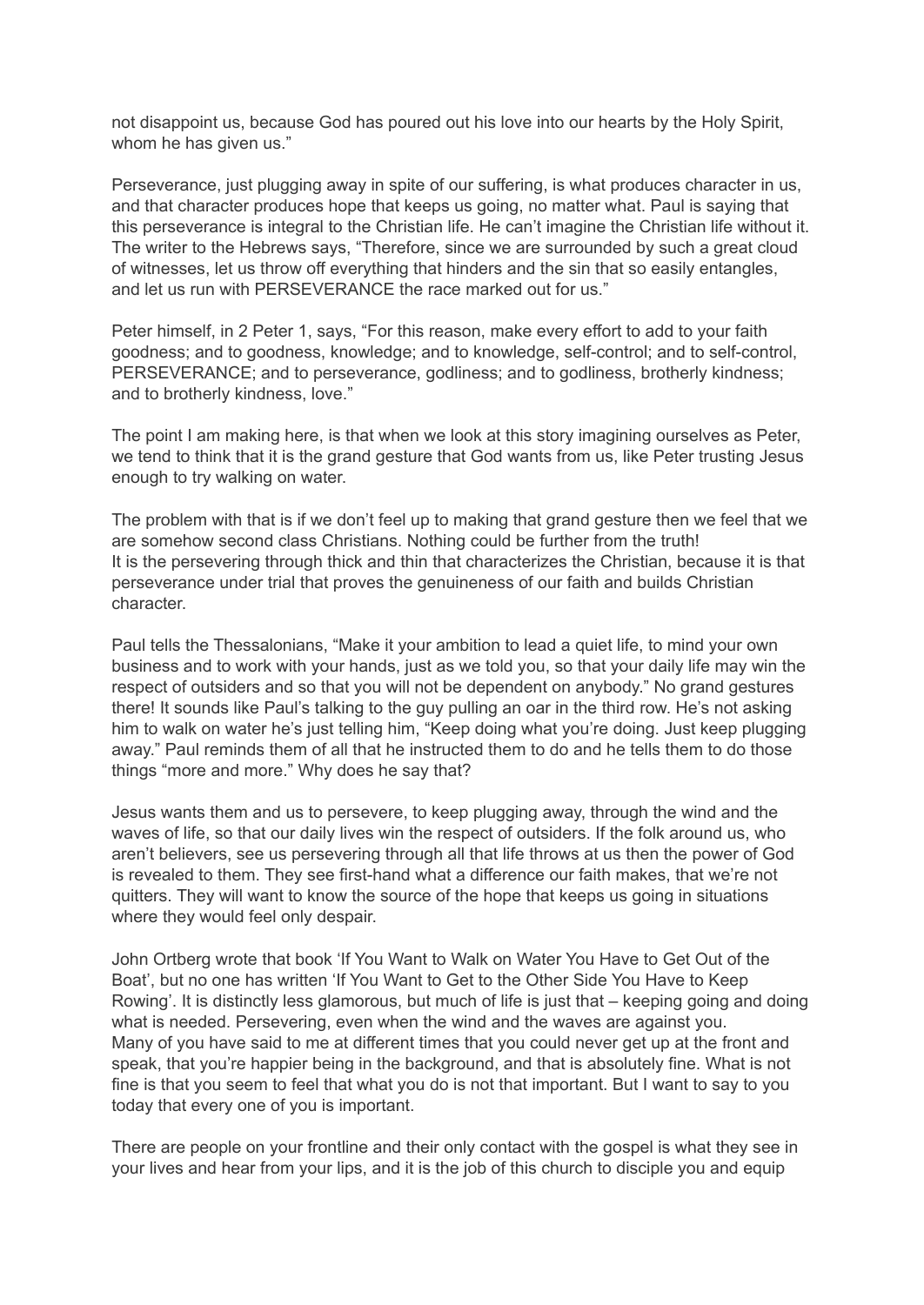you to do that job to the best of your ability. Now, I am not saying that that's going to be easy. Far from it! In fact it is a very hard job and you need to have real faith to keep plugging away each and every day. Perseverance does not come easy, to me it is every bit as hard as attempting to walk on water. But that is our true calling! All through the New Testament we are called to persevere and it's important that we do! James, in his letter, gives us some practical advice on how to persevere. Just listen to this little snippet, " **<sup>2</sup>** Consider it pure joy, my brothers and sisters, whenever you face trials of many kinds, **<sup>3</sup>** because you know that the testing of your faith produces perseverance. **<sup>4</sup>** Let perseverance finish its work so that you may be mature and complete, not lacking anything."

It takes perseverance in the face of adversity to produce maturity and completeness in you, but when it is finished you will lack absolutely nothing. Does that sound like second best to you? No? It doesn't sound like second best to me either. In fact it sounds every bit as impressive as walking on water. We are all conscious of the areas in our lives that aren't quite up to scratch, aren't we? So what must it be like to lack nothing, to have that sense of completeness, to be fully mature.

Like I was saying at the start, Peter's water-walking exploits weren't his finest hour because he didn't persevere. When his faith was tested it wasn't up to the job. And this wasn't a one-off! On several other occasions when his faith was tested he chickened out then too! In fact, it wasn't until Pentecost when he was filled with the Holy Spirit that Peter's faith came into its own. I think that should tell us that the life of faith is not something that we can do in our own strength. It's a gift, just like everything else.

But just because we can't do it in our own strength doesn't mean we should sit back and wait for God to do it all for us. You see, in the life of faith, there is no such thing as standing still. If you stop moving forward then you start to drift back, back into old ways that will never win the respect of outsiders. Being a disciple doesn't just demand perseverance, it demands effort too. The Spirit does change us from the inside out but we have to cooperate with Him, looking for opportunities to live for Jesus in our daily lives.

Maybe it's no coincidence that many of the sayings we have in English to describe effort originate from rowing. At some point somebody has probably told you to put your back into it, or to pull your weight. These expressions come from rowing, and it's easy to see why they bring to mind real effort. Rowing is hard work ---- but its great exercise. In fact it's one of the best exercises there is, because, if you are rowing properly, you are using almost every muscle in your body. If you row on a regular basis you will become big and strong and fit, and the rowing will become easier and you will actually start to enjoy it.

If you have ever watched rowing at the Olympics or the Oxford and Cambridge boat race rowing looks quite simple and straightforward, but it's not. Those crews have spent endless hours training and being coached to get to that stage of perfect synchronization where they all move in unison, all pulling together in perfect harmony, and the boat just flies through the water. Imagine if we all pulled together as a church, encouraging and spurring each other on towards love and good deeds, as Paul puts it. Making it our goal to see every member of this community discipled and equipped to carry out the role that Jesus has given us, modelling God's new community and being his witnesses where we live, work and play.

Imagine this church, empowered and guided by the Spirit, flying along like one of those racing boats, everyone pulling together in perfect harmony, a thing of grace and beauty. An impossible dream? Maybe you think it is, but remember, nothing is impossible for God.